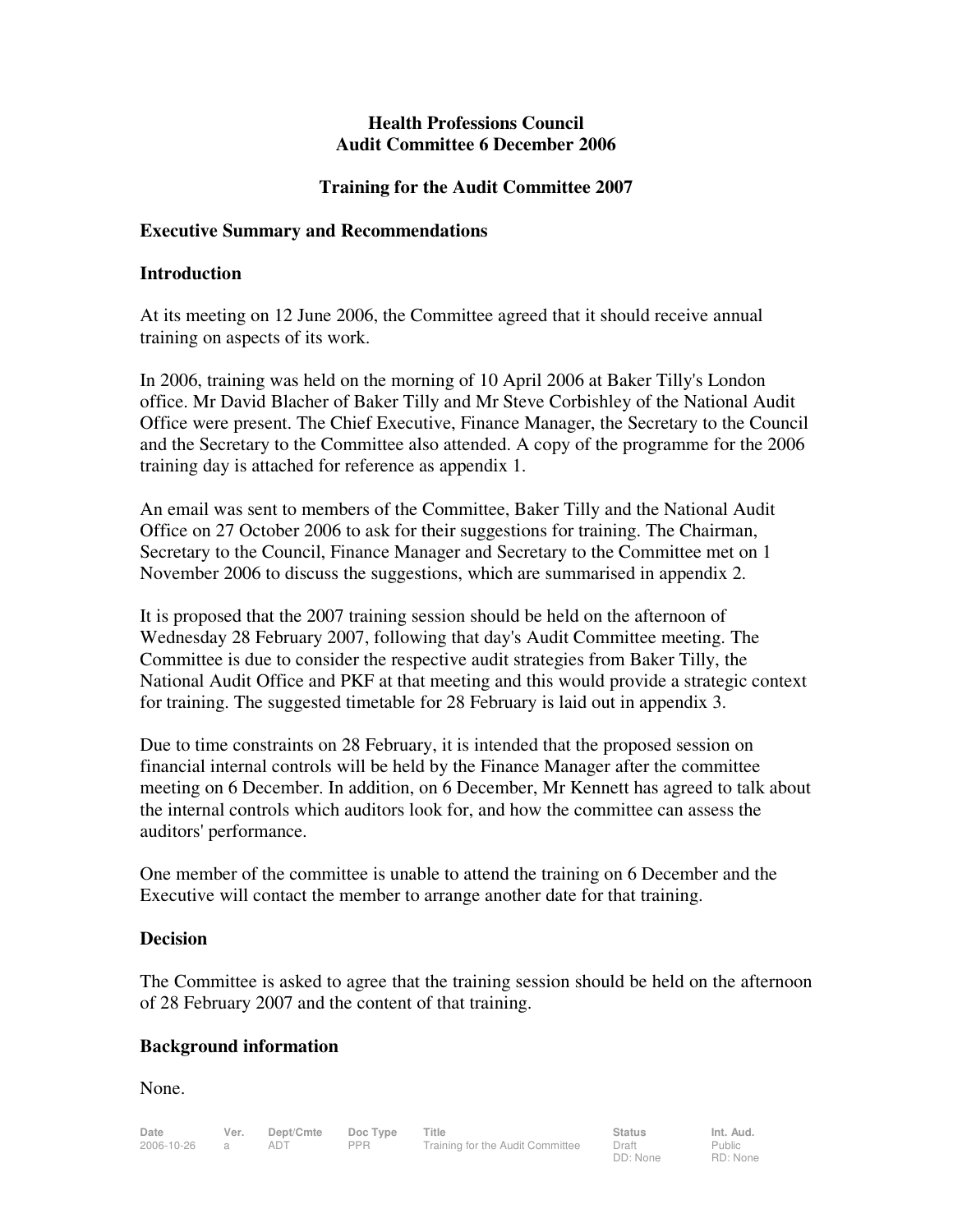# **Resource implications**

None.

## **Financial implications**

Baker Tilly have indicated that they would not charge for a one-hour training session.

PKF have estimated that their preparation time would be about half a day and would charge a fee of £400 on this basis.

## **Appendices**

- 1. Programme for 2006 training session (for reference).
- 2. Summary of suggestions for training in 2007.
- 3. Proposed training on afternoon of 28 February 2007.

### **Date of paper**

17 November 2006.

Public RD: None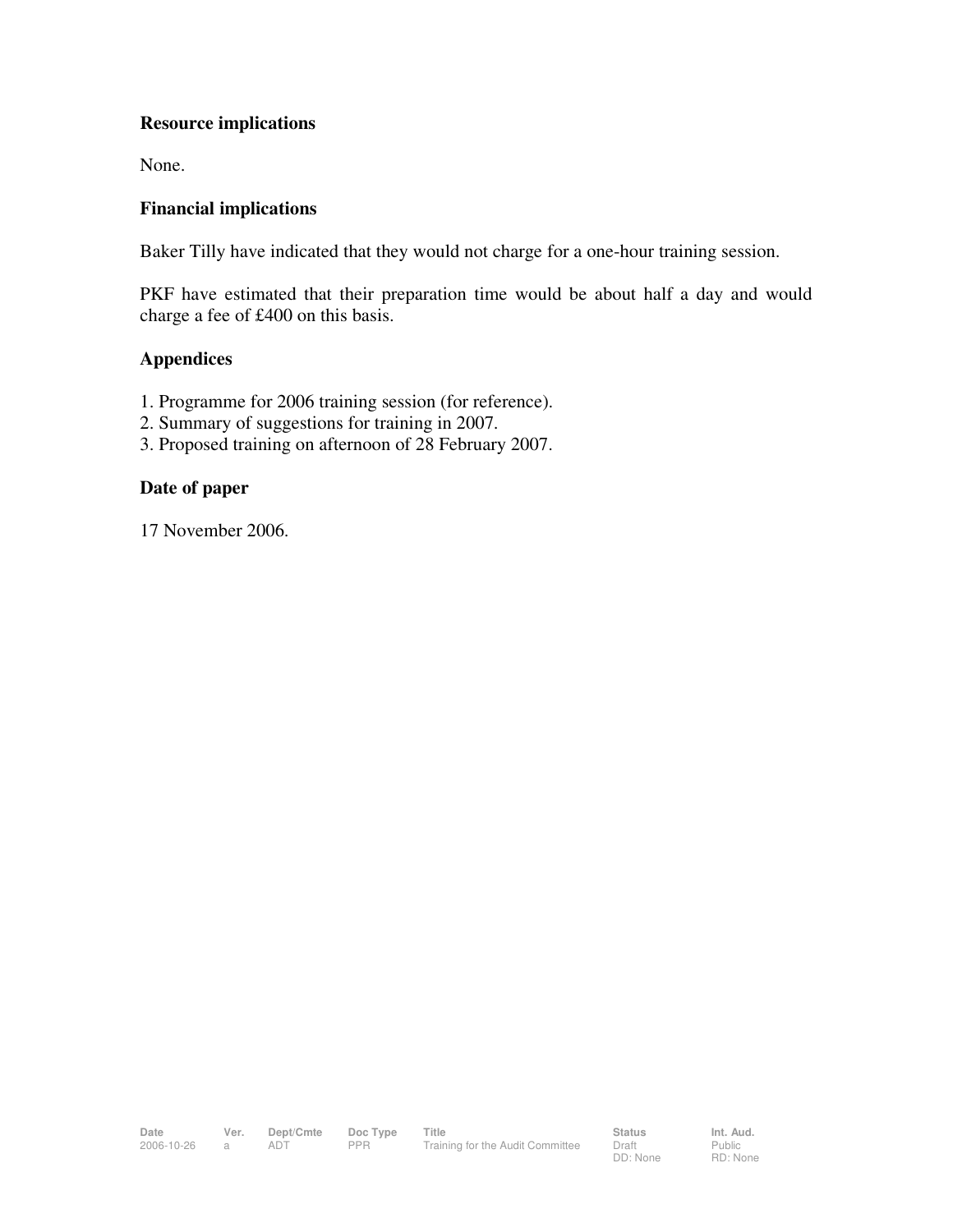

## **Appendix 1**

# **Training held on 10 April 2006**

# **HPC AUDIT COMMITTEE TRAINING DAY**

#### **9 - 9.30 Coffee**

### **9.30 - 10.00 General Board Training Session - Roles and responsibilities**

### **10.00 - 10.30 Audit Committee - Role, Responsibilities and Remit**

- Regulatory background
- Terms of reference
- Delegated duties and powers
- Reporting to the Council
- Composition, skills and experience
- Member induction
- Conduct of meetings
- Assessing performance

### **10.30 - 11.15 Financial Responsibilities**

- Understanding financial information, including statutory accounts
- External audit what to expect including SAS610 reporting, audit report and management letter
- The Committee responsibilities

### **11.15 - 11.30 Coffee**

### **11.30 - 12.30 Risk Management and Internal Control**

- Risk appetites
- Risk policy
- Risk management process (annual, day-to-day)
- Internal audit what to expect and the Committee's role in their work
- Communications between internal audit and external audit
- The Statement on Internal Control

### **12.30 - 12.45 Fraud and Whistleblowing**

### **12.45 - 1.00 Questions**

### **1.00 Lunch**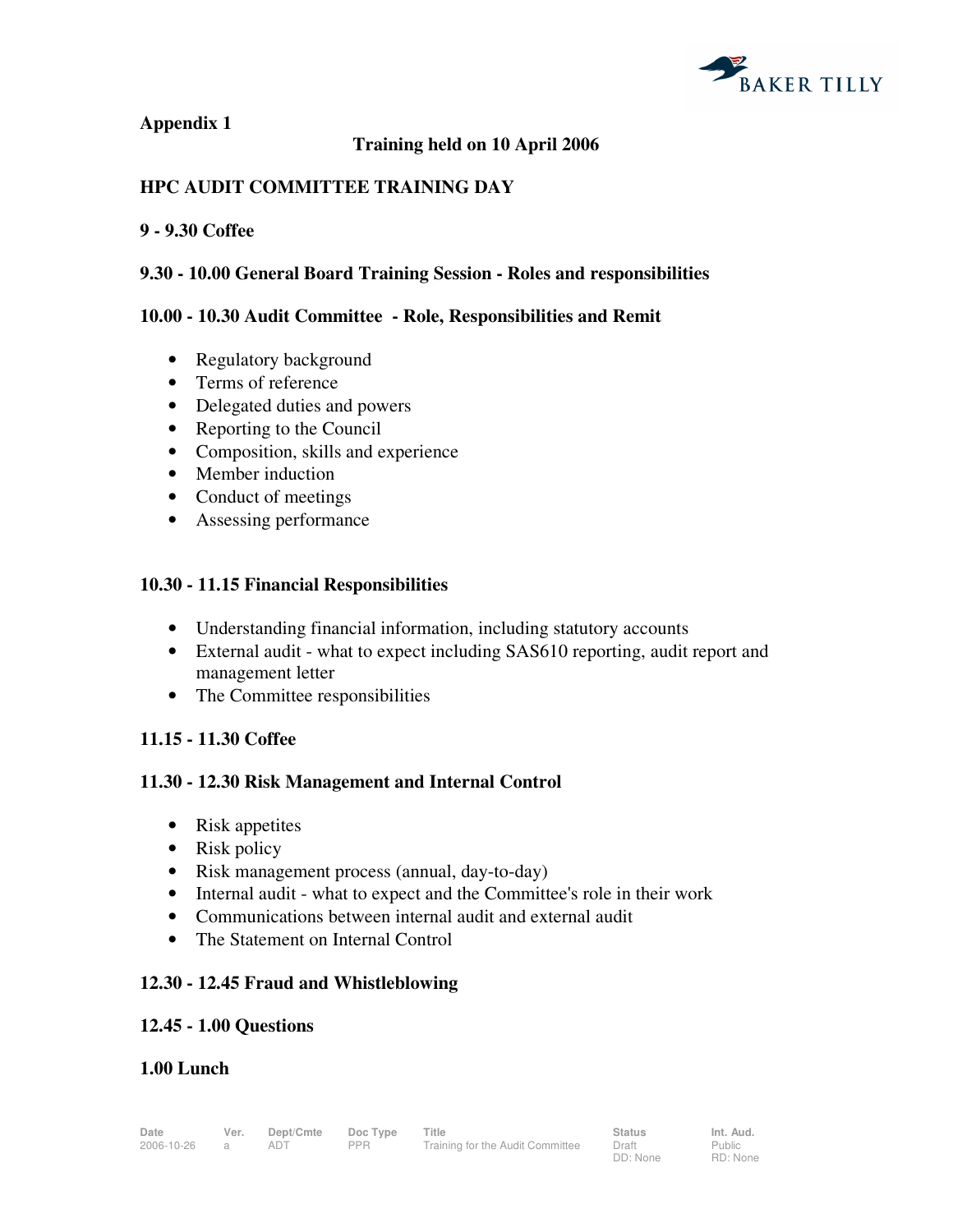# **Appendix 2**

### **Summary of suggestions for training in 2007**

#### David Blacher

Brief session on internal and external audit, difference between them and the roles played by the audit committee on each.

#### Tony Hazell

No particular suggestions. Experience of audit and corporate governance through training at NHS trust.

#### Richard Kennett

Financial internal controls.

Update of best practice in corporate governance.

Session from respective auditors on their methodology - audit includes examination on a test basis of evidence relevant to the amounts and disclosures in financial statements.

#### Carol Lloyd

Financial internal controls.

Corporate governance if remit of the committee is extended to this area.

#### Doug Proctor

Corporate governance if remit of the committee is extended to this area.

Public RD: None